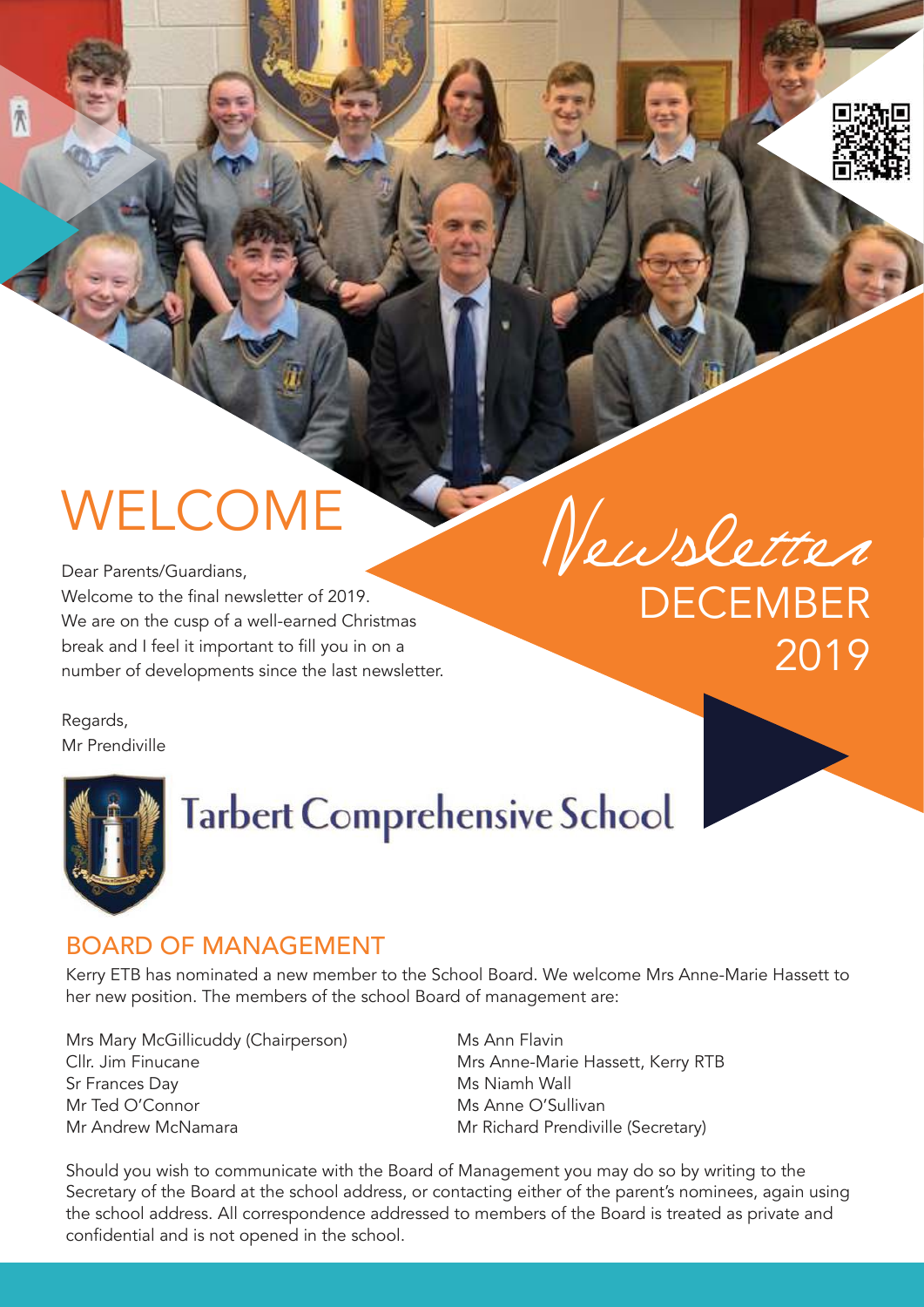## PE AS A LC EXAM SUBJECT

Leaving Certificate Physical Education is an optional subject that students study and are examined in, as part of the Leaving Certificate, with CAO points allocated accordingly. Following the Phase 1 introduction of the subject in September 2018, I am pleased to announce that Tarbert CS will be offering the new exam subject at LC level from August 2020 to new LC1 students. The subject will be offered at both Higher and Ordinary level for examination and contains three assessment components:

| <b>Assessment Component</b>      | Weighting | Level               |  |
|----------------------------------|-----------|---------------------|--|
| <b>Physical Activity Project</b> | 20%       | Higher and Ordinary |  |
| Performance Assessment           | 30%       | Common              |  |
| Written Examination              | 50%       | Higher and Ordinary |  |

It is important to stress that the subject has a strong theoretical and scientific foundation and is not simply about games – like all subjects the School will make specific information available to parents in the new year at an options information evening and students will also be informed regarding the course content in early 2020.

#### ChristMas exaMs, sChooL rePorts & Vs Ware

Christmas/Autumn Exams ran from Tuesday November 26th to Friday November 29th. Students have been reminded about the importance of these Christmas exams as a key stepping stone in their State Exams preparation and as an indicator on their progress in school to date. Exam results will not be posted home – instead they can be retrieved online through VSware. By now all parents have been issued their VSware login details. VSware is the schools computerised administration system. All school reports are available to view online on VSware for your child or your children. Please feel free to contact the school if there are any issues concerning access or viewing these reports. Naturally the onus is on parents to keep their login details secure. In no way should login or password details be shared with other families. The school will text home all parents to alert them as to the availability of the results online. It is my hope results will be available to view from mid-December 2019.



If you have difficulty going online or have internet problems at home and cannot view these results – then please contact the School and we will make alternative arrangements for you.

#### Pre exaMs 2020

Pre Exams for Junior and Leaving Cert students begin on 4/2/20. The cost of the exams will be made known to you in January. The cost will be caped if you have more than one child doing pre exams this year. The money is being collected by the secretaries in the main office whereby a receipt will be issued and is due before Friday January 24th 2020.

Please be aware that the actual cost of Pre Exams is higher than the amount charged. However the school will subsidise this exam fee for all parents and for those parents who are medical card holders or currently unemployed and in receipt of social welfare.

The Pre Exam form will be given to students of exam classes in early January with full details. As with all matters financial, please feel free to contact myself or Ms Moloney around any concerns or difficulties you may have and the matter will be dealt with the upmost of sensitivity and discretion.

#### Bad Weather and the PossiBiLity of sChooL CLosures

Any decision, by the Board of Management, to close the school is not taken lightly. In recent years this has mainly occurred as a consequence of severe winter weather conditions or power loss. The school tries to strike a balance between, on the one hand, ensuring the health, safety and wellbeing of both students and staff to the best of its ability while on the other hand, preventing the unnecessary disruption to teaching and learning of its students.

As with recent years when a Red alert is issued by Met Éireann for our area the school bus services will not operate. This policy is available on www.buseireann.ie/statusred. In such an event the School will close and a text message sent by the School. Parents should only accept text messages with the 'TarbertCS' username.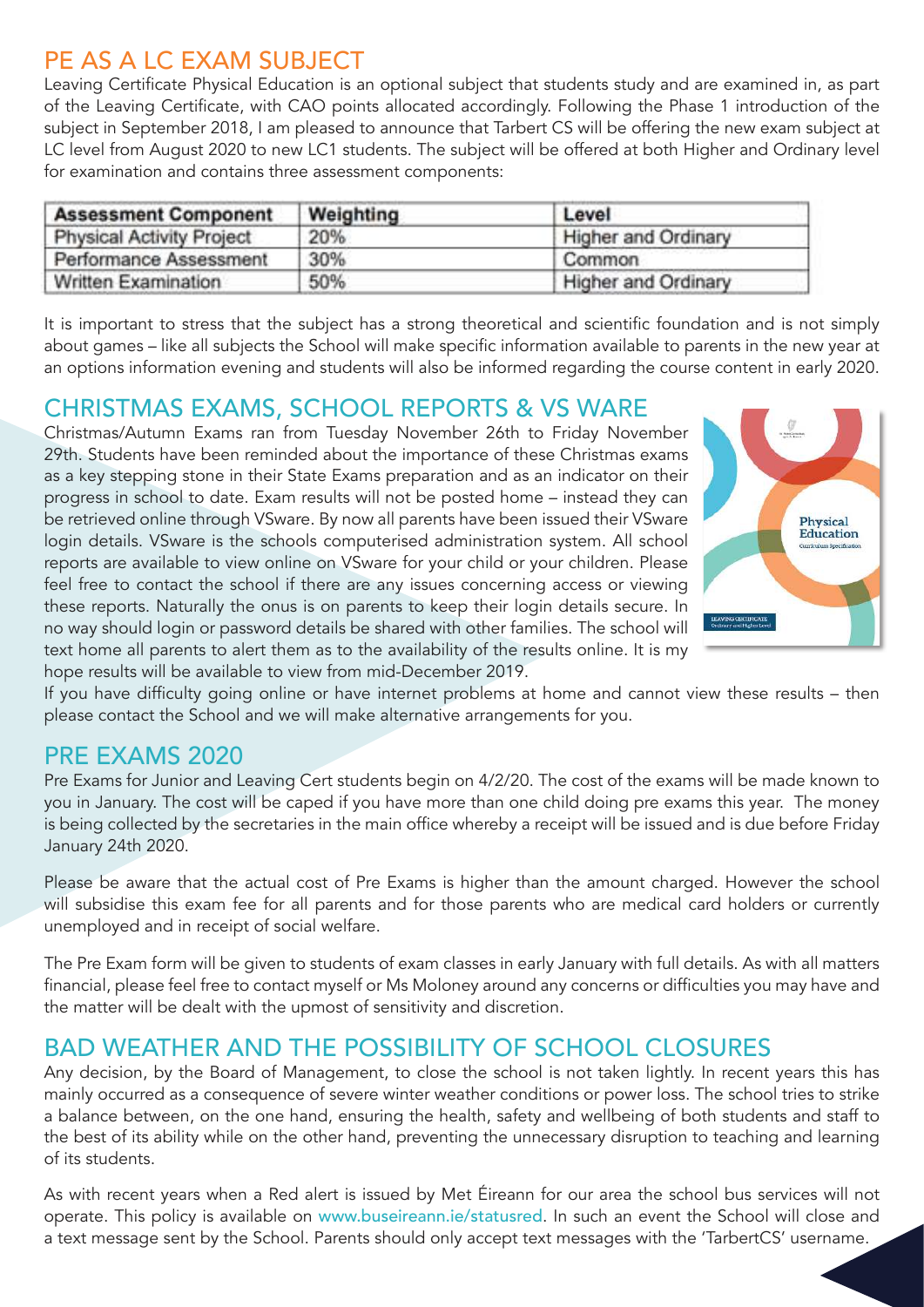#### year heads/Co-ordinators

Naturally from time to time there will be settling problems at school, indeed there may equally be issues at home affecting your child, in any year group, therefore it is vital that we are let know if there are any concerns or difficulties; no matter how small they may appear. So if you have any concerns at all then you should contact your child's Year Head in the first instance.

The Year Heads for the academic year 2019/20 are:

1st Years – Mr J. Dore 2nd Years – R. O'Donoghue 3rd Years – Ms S. Fitzgerald LC1 & LCA1 – Mr J. Connolly LC2 & LCA2 – Ms E Fitzgerald TY Co-ordinator – Ms M. Hogan LCVP Co-ordinator – Mr P. McElligott



You may contact any of the above by telephoning the school office. All members of staff have their own formal timetabled classes and so may not be in a position to speak to you instantly but they will get back to you at their earliest convenience. Equally the Guidance Counsellor (Ms Griffin), School Chaplain (Ms Yvonne O'Connor), Deputy Principal and Principal may be contacted.

If you require a face to face meeting with any staff member then it is vital a pre-arranged appointment is made through the office. Unfortunately arriving at school without a pre-planned appointment in the hope of meeting a staff member cannot be accommodated

#### JC RESULTS 2019

The Junior Certificate results were distributed to students on Friday October 4th in the assembly hall to great excitement. Mr Prendiville, Principal, congratulated all the students on their outstanding results – he praised the students themselves for their hard work, their supportive parents and the teachers who encouraged, coaxed, and helped them along the way. Mr Prendiville also attributed their exam success to the co-educational, mixed ability, comprehensive ethos that creates a warm and caring atmosphere in the Tarbert CS community.

A special word of praise must go to Camilla Bunce from Moyvane who sat 10 subjects for her Junior Certificate 2019. Camilla is one of a very select number of students nationwide who successfully achieved the top grade in each one of her subjects. Camilla is pictured here being congratulated by School Principal, Mr Richard Prendiville.



Pictured above with Mr Prendiville are the top students from the Junior Cert. 2019, Seated L-R, Hazel Langan, (Tarbert), Liam O'Connor (Asdee), Xiao Ying (Listowel), Megan Kelly (Ballyhahill). Standing L-R, Martin McNamara (Glin), Amy White (Tarbert), Michael Treacy (Ballylongford), Camilla Bunce (Moyvane), Adam Hayes (Lisselton), Katie Keane (Moyvane) and Adam Finucane (Ballylongford). These students recorded 65 top grades between them. Well done to all and congratulations to the entire 3rd Year group of 2019.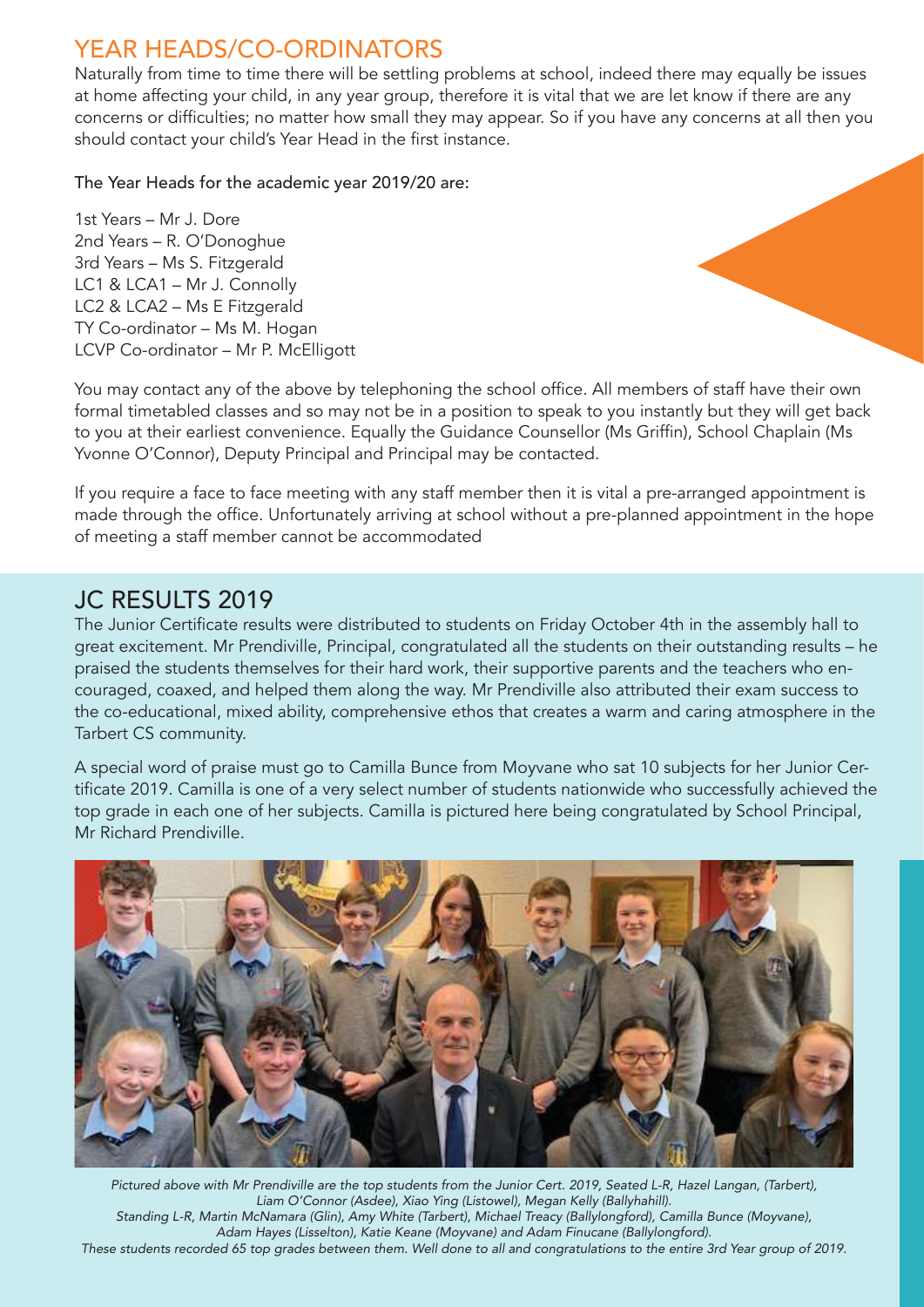#### reCent ty triPs

Our French Exchange journey began on Saturday 23rd November when 45 students and 4 teachers made their way to Dublin Airport to board a flight to Nantes in North West France. The day was spent exploring the Christmas markets of this beautiful French city before we set off for Mur- de -Bretagne. Here at Collége Saint Joseph we met the French students and teachers who would be hosting us for the coming week. Our students headed off with their French pen pals and new families and got a well needed night of sleep. Each morning we all met at the school and each day was filled with activities that immersed our students in French culture and language. We visited the Abbey of Bon Repos and the French Resistance museum. We got a guided tour of the beautiful historic city of Dinan and managed to do plenty of shopping. Students experienced class time in France, canteen lunches and having" the craic "in the yard, French style. There was also lots of family time, a buffet and music in a local community centre and a visit to a steel factory. The last day was spent playing basketball, learning Judo and Breton dancing. We returned to Tarbert on Friday night just in time to catch some of the Late Late toy show!!!! A wonderful week full of new and different experiences was had by all on this our 9th year of the French Exchange Programme. We look forward to the return visit of the French students in March.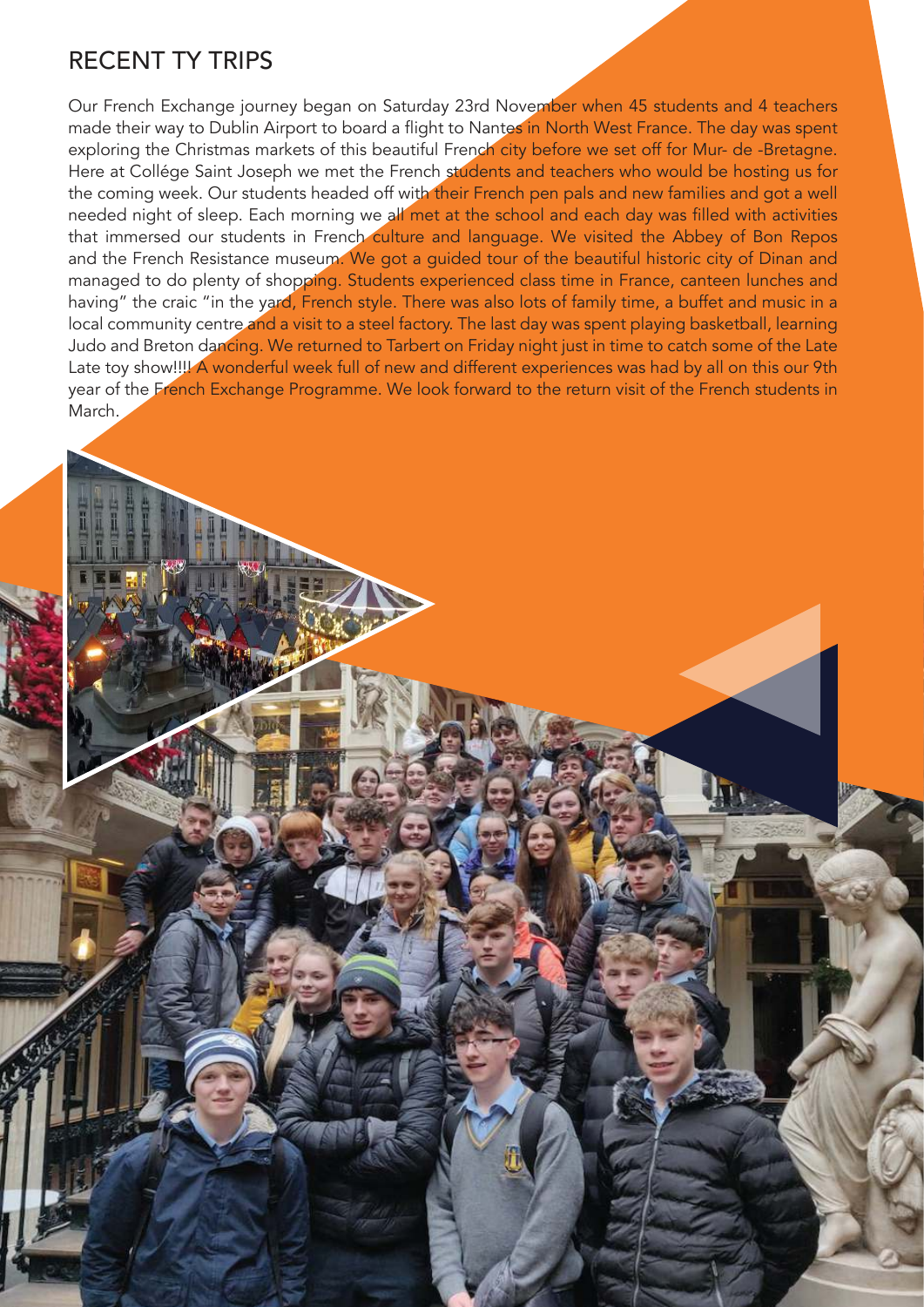## Parents assoCiation urgent aPPeaL

The Parents Association have been a vital support to the School since its foundation in 1973. The Association organises guest speakers, fundraising events and supports a variety of school initiatives for our students. Over the years the support of the Association has led to the setup of the Book Rental Scheme, fundraised for the school Counselling service and Fitness Suite as well as sponsoring and assisting at Awards Night – to name but a few initiatives!

This year the Association has seen a low turnout of parents at its meetings who come forward to volunteer. I am therefore appealing to parents to please volunteer for the Association – ultimately it is to the benefit for all children in the School.

If you have not attended a meeting before then please try and do so in 2020 and you will be hugely welcomed. The next meeting of the Association will be in January 2020 and a reminder text will be sent in advance. All parents in the School are automatically members of the Association – now we need new parents to step up and continue the work of the Association as has been done for nearly 50 years – we need you. Your help and support is vital from 2020 onward.



#### student aWards

Congratulations to Leona Sheehy and Elijah Behan, receiving Certificates of Distinction for their Junior Cert Metalwork Projects from the Engineering Technology Teachers Association (ETTA).

Leona and Elijah produced projects that placed in the top 8 students in counties Kerry, Limerick and Clare.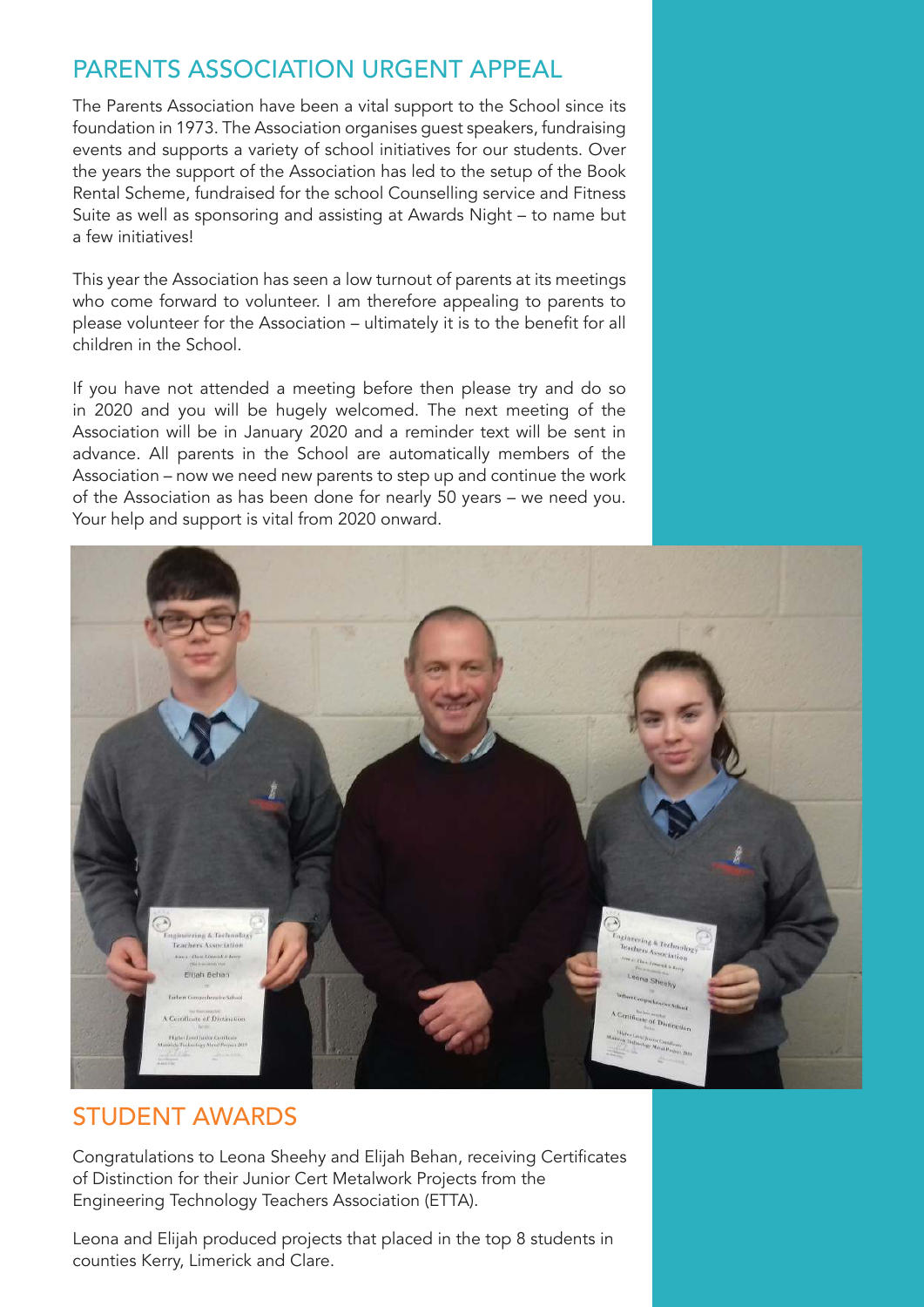#### getting the Most out of YOUR CHILD'S LEARNING

<sup>CC</sup> Learning is not attained by chance. It must be sought for with ardour and attended with diligence. "

(Abigail Adams – wife and mother of two former American presidents)

Tarbert Comp. has undertaken a number of initiatives this term to support and underline the importance of student learning.

Organisational skills have been identified as an essential prerequisite for learning. To this end, we launched a poster campaign in the corridors reminding students to organise their books for their next three classes, in order to avoid unnecessary trips to the locker between classes.

We also placed a poster in every classroom, alerting students to take out their journals, books, pencilcase and homework at the beginning of every class. This is a simple, yet highly effective, practice that promotes organisation and avoids time wasting in class. Teachers have endeavoured to implement this routine in their respective classes, especially with Junior Cycle year groups.

Parents (especially of first year students) are strongly encouraged to help their child organise their schoolbag, books and copies at night. An organised mind is more receptive to new information and learning. A little practice can imbed the routine.

Also, a sample study timetable and study

skills hand out was given to every first year student prior to November exams and this was explained in more detail in SPHE classes. The importance of a study routine every night and especially in the weeks leading up to exams was emphasised. It is expected that students will continue to avail of the template for future study.

Students who attend after school study were addressed on two occasions and their attention brought to two study skills in particular for tackling reading comprehensions and for general learning. Along with techniques to avoid distractions, these skills have been pinned to the Study Skills board outside the staffroom. Further study skills will be shared next term. Students are encouraged to visit this board and to adopt the advice / techniques into their study routine.

It is important to remember that learning requires work and effort. No learning is possible without the desire and motivation to learn and without parental support and supervision. This is particularly necessary for subjects that cause difficulty for students. It is imperative that parents help children to discover how best they learn and to encourage and expect effort and work at home.

After school study is available 4 evenings a week, at a very reasonable rate, and is strongly recommended to students.

#### SCIENCE LABS OPEN

After much work over the summer and autumn months, the renovated science labs finally opened in November. The labs have been completely revamped and now offer state of the art facilities to our students.

Sincere thanks must go to Carey Architects, Tarbert and Scanlon Construction, Athea for the design and completion of the Project. Pictured below is one of the new labs.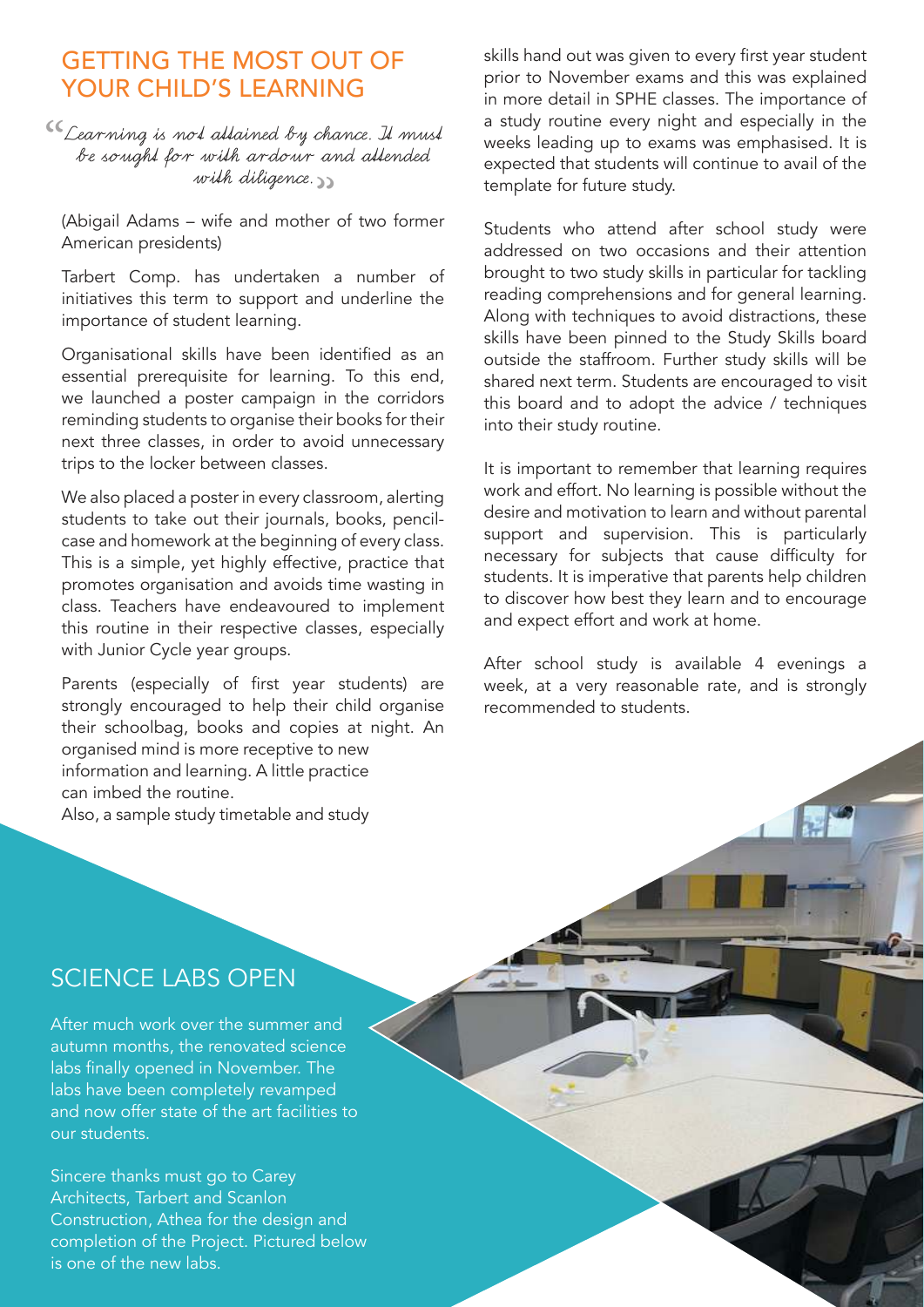

Pictured above, at the official opening of the new labs with this year's Young Scientist students and members of the Science Department are Dr. Pat Kiely, Tarbert, Dr. John Mulvihill, Glin and Professor Michael Walsh, Glin. All three are University of Limerick researchers and lecturers and are also former students of Tarbert Comprehensive School.

#### guidanCe dePartMent

LC2 Students should apply to the CAO in the next few weeks. They should fully research all their options (check "qualifax.ie" for entry requirements, course content, possible careers, previous points etc.) and always ensure they have a "Plan B". Students can avail of the "Change of Mind" facility at a later stage so the only courses that have to be applied for before February 1st are the "RESTRICTED" courses. "HEAR" and "DARE" Schemes are applied for online as part of the CAO application -



\*\*\*Please note the earlier date for submitting supporting documents for these schemes is March 15th\*\*\*

There are a number of valuable resources on the CAO website, including video guides and answers to frequently asked questions.

Students are also reminded to book student accommodation and apply for Scholarships as soon as possible.

PLC applications open from February onwards and the SUSI Maintenance Grant may be applied for in April 2020.

Highlighted are key dates and very useful websites to assist students and parents.

Best of luck in upcoming Mock Exams.

Jeanelle Griffin